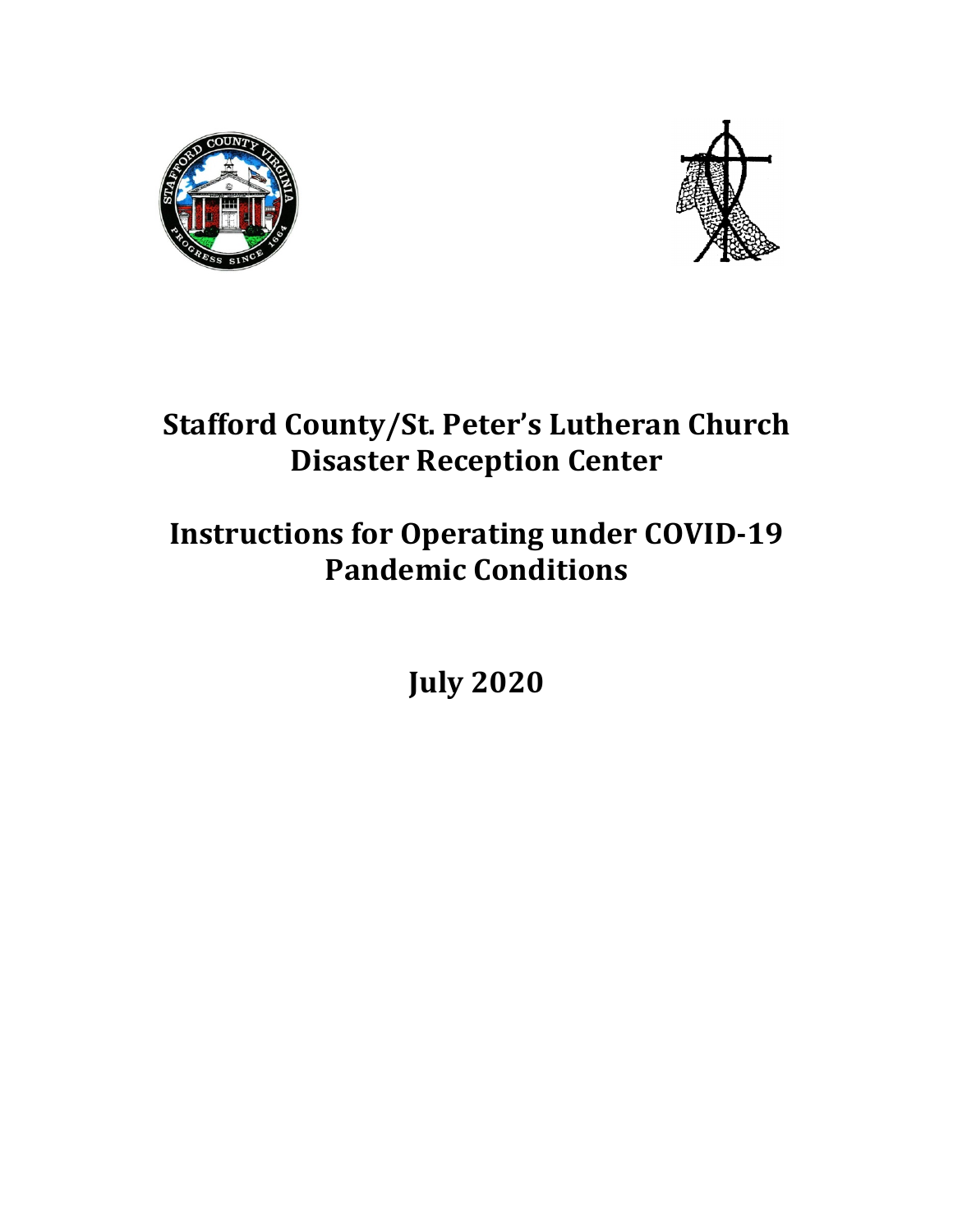### **Stafford County/St. Peter's Lutheran Church Disaster Reception Center Instructions for Operating under COVID-19 Pandemic Conditions July 2020**

- 1. PURPOSE: The purpose of these instructions is to complement the base Disaster Reception Center Operations Plan, March 2018, to ensure the safety of Disaster Survivors, volunteers, and state and local agency representatives by minimizing the potential to spread a pandemic virus at the Reception Center (RC).
- 2. CONCEPT: The RC will comply with latest updated version of the Virginia Department of Health (VDH) COVID-19 Interim Guidance for Group/ Congregate Day Program Settings found at (https://www.vdh.virginia.gov/content/uploads/sites/182/2020/05/COVI

D\_19\_Congregate-Day-Programs-Guidance\_Update\_5.21.2020.pdf).

- 3. EXECUTION:
	- a. Volunteers and other staff will be advised not to report if they are experiencing any COVID-19-like symptoms<sup>1</sup> or have had recent exposure to someone who has them.
	- b. All volunteers and staff will put on cloth face coverings (masks) before entering the building and will either wash their hands or use hand sanitizer immediately after entering. All having direct contact with Disaster Survivors will wear gloves as well. Those who operate face-to-face with Survivors will also use face shields.
	- c. Survivors arriving without appropriate face coverings will be given a covering as soon as possible and told to wear it.
	- d. Temperatures will be checked before anyone (staff or Survivors) enters the Church narthex. Those with a temperature above 100 degrees F or exhibiting or reporting other COVID-19 symptoms or exposure will not be allowed to enter the building. They will be moved away from the general public and turned over to the on-site EMTs or VDH staff.
	- e. To the extent possible a social distance of six feet will be maintained at all times.

<sup>&</sup>lt;sup>1</sup> COVID-19 Symptoms: The primary symptoms of COVID-19 have been reported to be fever (temperature >  $100.4\textdegree$  F), a new or changed cough, and shortness of breath. Additional symptoms have been noted, including chills, muscle pain, new loss of taste or smell, vomiting or diarrhea, and sore throat. Furthermore, older individuals with COVID-19 may show atypical symptoms, such as new or worsening malaise (tiredness or discomfort), new dizziness or increased falls, or mental status change such as confusion.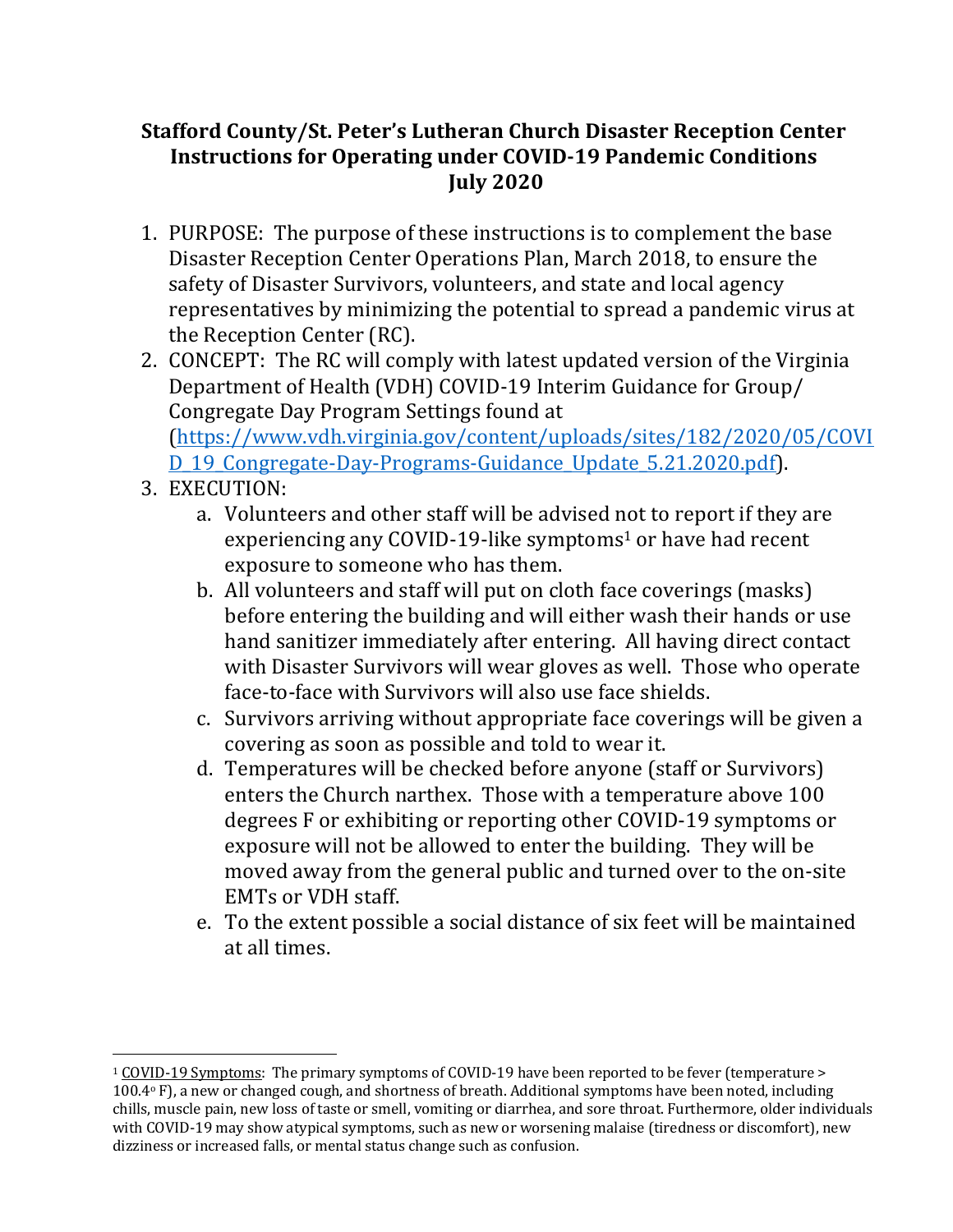Disaster Reception Center Instructions for Operating under COVID-19 Pandemic Conditions July 2020

f. High contact surfaces (in the dining room, rest area, restrooms, *etc.*) will be sanitized with a bleach/water solution spray<sup>2</sup> as often as possible but at least hourly.

## 4. INSTRUCTIONS TO RC TEAMS:

- a. Parking Lot Traffic Control Team: All team members will wear face coverings, face shields, and gloves at all times. Stop all vehicles entering the parking lot. Issue face coverings to anyone not having an appropriate one and tell them to put them on. Ask everyone if they are experiencing COVID-19 symptoms or have had recent exposure. If so, escort them to the far left-hand corner of the parking lot and notify the on-site EMTs and the Command Post (CP).
- b. Reception/Exit Control Team: All members having face-to-face contact with Survivors will wear face coverings, face shields and gloves. Survivors will not be allowed to handle any forms or writing implements.
- c. Survivor Support Team: All members having face-to-face contact with Survivors will wear face coverings, face shields and gloves. Survivors will not be allowed to handle any forms or writing implements except their Survivor Instructions and Assistance Records.
- d. Survivor Care Team: All members having face-to-face contact with Survivors will wear face coverings, face shields and gloves. Ensure social distancing is maintained in the Rest Area by positioning chairs (no tables) six feet apart. In the Dining Area position tables six feet apart and allow only one family unit or two individuals sitting on opposite sides to use each table at a time. Keep survivors six feet away from all open food and drinks. Disinfect all tables and chairs in the Dining Area after each use with a spray solution of bleach and water. Disinfect all high touch areas in the restrooms at least hourly and record the time of disinfection on the Restroom Disinfection Record (see Figure 1).
- e. Health Services Support Team: Ensure the RC follows the most recent VDH guidance and all volunteers and staff are aware of the current COVID-19 situation.
- f. First Aid Station Team: Ensure the Public Safety Support Team is properly trained in using the infrared thermometer and the thermometer is functioning properly.

<sup>&</sup>lt;sup>2</sup> Disinfecting bleach/water solution: 4 teaspoons bleach per quart of room temperature water. Must be used within 24 hours of mixing. Leave solution on surface for at least one minute.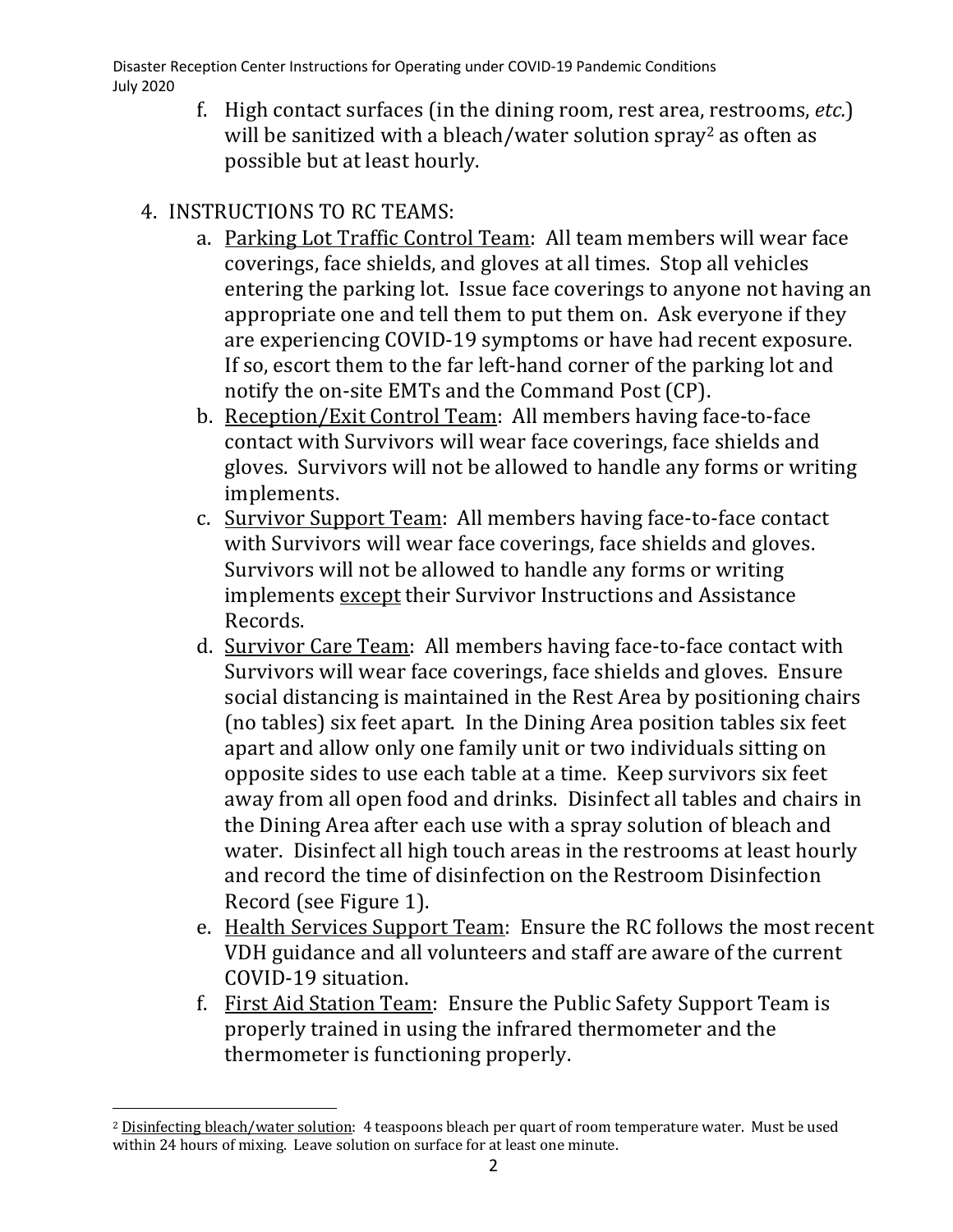Disaster Reception Center Instructions for Operating under COVID-19 Pandemic Conditions July 2020

- g. Public Safety Support Team: Station one person wearing a face covering, face shield and gloves at the entrance to the Church and check temperatures of Survivors and staff entering the Church using the infrared thermometer. Squirt hand sanitizer into the open palm of each Survivor and staff member and ask them to rub it onto their hands. Ensure social distancing is maintained in the narthex by marking standing positions 6 feet apart with blue tape and allowing only one family unit or individual to occupy each position. Immediately isolate anyone with a temperature over 100 degrees F. or otherwise suspected of having COVID-19 from the general population and notify the on-site EMTs. If EMTs are not available, exit the main entrance with the suspected individual (and family members), reenter the Church through the west wing entrance, and place them in one of the isolation rooms until the EMTs can evacuate them. Once they have been evacuated, disinfect all surfaces in the isolation room with a water/bleach solution spray.
- h. Command Post: Alert the EOC immediately if the on-site EMTs or VDH representatives believe there is an active COVID-19 case at the RC.
- 5. SUPPLIES AND EQUIPMENT: These are located in a separate box in the storage area labeled "COVID-19 Supplies." The CP will distribute them as follows:

|                                        |               | Total<br>Number | ්  |    | Parking Lat |   | Receptionlext<br>Heath Serv | Support Tim | Catern | Aid Station | Public stety |  |
|----------------------------------------|---------------|-----------------|----|----|-------------|---|-----------------------------|-------------|--------|-------------|--------------|--|
| Item                                   | Unit          |                 |    |    |             |   |                             |             |        |             |              |  |
| COVID-19 Instructions Each             |               | 9               |    |    |             |   |                             |             |        |             |              |  |
| <b>Cloth Face Coverings</b>            | Each          | 100             | 50 | 50 |             |   |                             |             |        |             |              |  |
| <b>Face Shields</b>                    | Each          | 25              | 3  | 4  | 3           | 2 | 4                           | 4           | 2      | 3           |              |  |
| Gloves                                 | Box           | 2               | 1  |    |             |   |                             | 1           |        |             |              |  |
| <b>Spray Bottles</b>                   | Each          | $\overline{2}$  |    |    |             |   |                             | 1           |        |             |              |  |
| Infrared Thermometer Each              |               | 1               |    |    |             |   |                             |             |        | 1           |              |  |
| <b>Blue Masking Tape</b>               | Roll          |                 |    |    |             |   |                             |             |        | 1           |              |  |
| <b>Hand Sanitizer</b>                  | <b>Bottle</b> | 1               |    |    |             |   |                             |             |        | 1           |              |  |
| <b>Restroom Disinfection</b><br>Record | Each          | 8               |    |    |             |   |                             | 8           |        |             |              |  |

### **COVID-19 Supplies and Equipment**

Bleach is located in Church kitchen or provided by RC Administrator